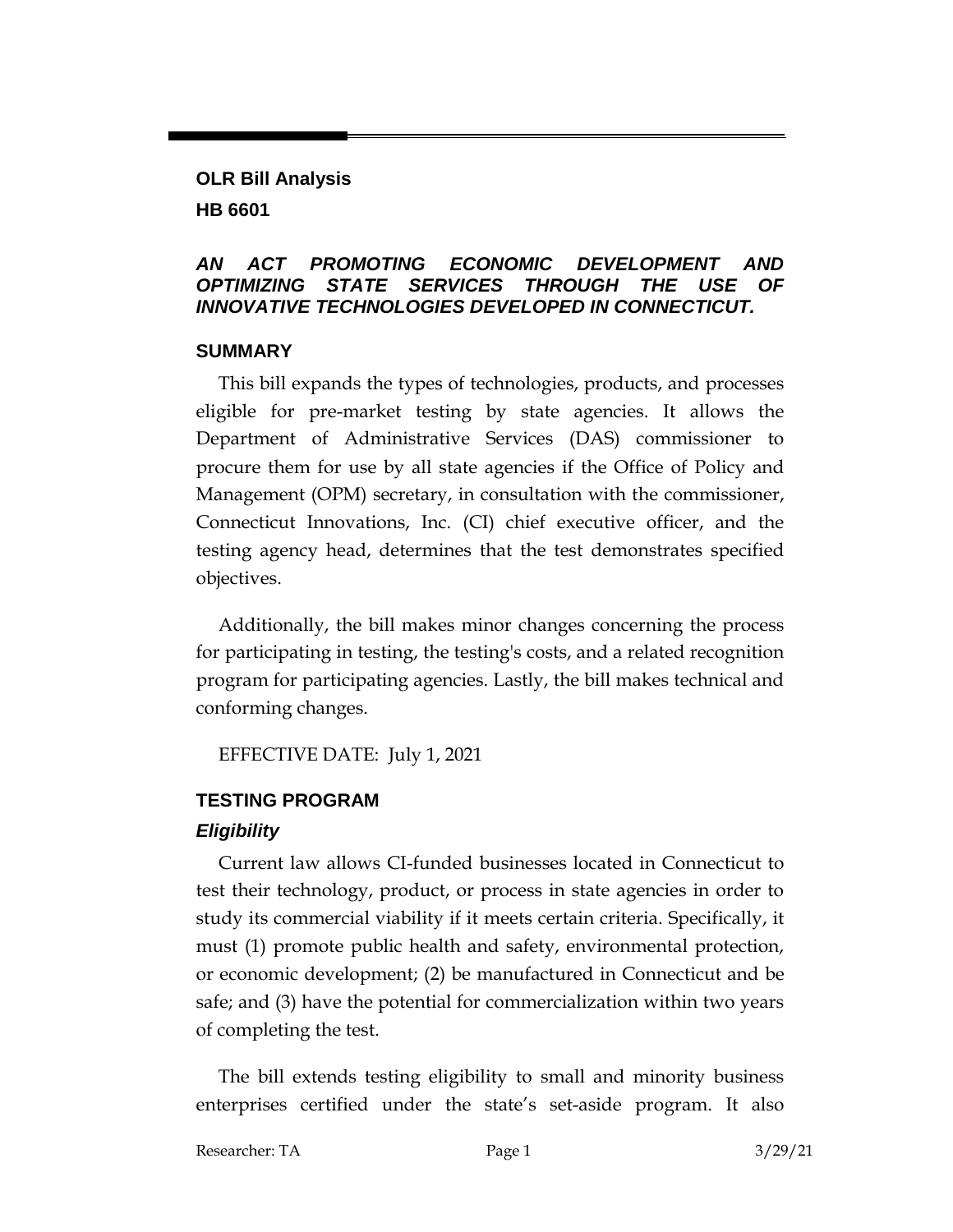expands the types of eligible products to include those that CI finds would reduce administrative burdens or promote efficiency in state services, or otherwise improve them. It eliminates a requirement that the technology, product, or process be manufactured or produced in Connecticut and instead requires that it have a positive economic impact on the state, including prospective job growth and economic activity upon commercialization.

### *Participation and Costs*

Upon an eligible business's application, current law allows CI to recommend that the OPM secretary direct a state agency to test the technology, product, or process in the agency's operations on a trial basis. The bill instead allows CI to recommend that OPM allow (rather than direct) agencies to participate in testing. (However, it retains OPM's authority to direct agencies to participate.) It also specifically includes public higher education institutions as state agencies for purposes of this program.

Under current law, CI, the business, or an investor in the business must pay for the cost of providing the technology, product, or process to the testing agency. The bill requires the OPM secretary, in consultation with the DAS commissioner, CI executive director, and the testing agency head, to determine on a case-by-case basis which of the above entities must bear these costs.

### *Procurement*

The bill allows the DAS commissioner to procure the product, process, or technology for use by all state agencies if the OPM secretary, in consultation with the commissioner, CI chief executive officer, and the testing agency head, determines that the test demonstrates specified objectives. (Presumably, this would occur after the test concludes.) These objectives are (1) promoting public health and safety, environmental protection, economic development, or efficiency; (2) reducing administrative burdens; or (3) otherwise improving state services.

In procuring the product, process, or technology, the bill allows the